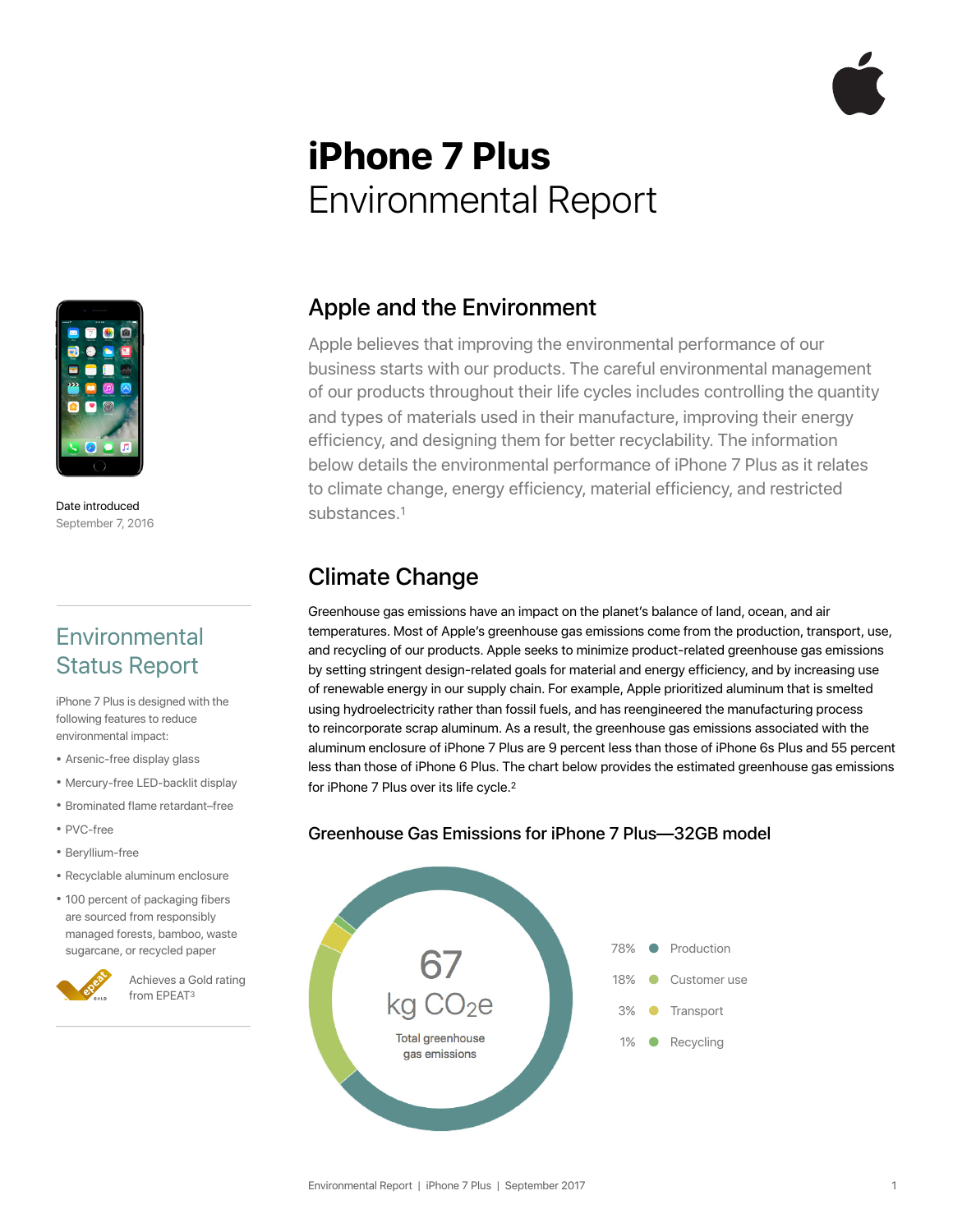

#### **Battery design**

iPhone 7 Plus features a lithium-ion polymer battery chemistry that is free of lead, cadmium, and mercury. This allows for an extended lifespan, and is designed to deliver up to 500 full charge and discharge cycles before it reaches 80 percent of its original capacity.

## Energy Efficiency

iPhone 7 Plus uses power-efficient components and software that intelligently manages power consumption. The following table details the energy efficiency of the Apple USB Power Adapter.

#### Energy Efficiency of the Apple USB Power Adapter

| Mode                     | 100V   | 115V   | 230V   |
|--------------------------|--------|--------|--------|
| Power adapter, no-load   | 0.014W | 0.014W | 0.012W |
| Power adapter efficiency | 74.3%  | 74.3%  | 73.1%  |

#### Material Efficiency

Apple's ultracompact product and packaging designs lead the industry in material efficiency. Reducing the material footprint of a product helps maximize shipping efficiency. It also helps reduce energy consumed during production and material waste generated at the end of the product's life. iPhone 7 Plus is made of aluminum and other materials highly desired by recyclers. In addition, plastics used in the display frame are made with 28 percent bio-based content. The chart below details the materials used in iPhone 7 Plus.4

#### Material Use for iPhone 7 Plus

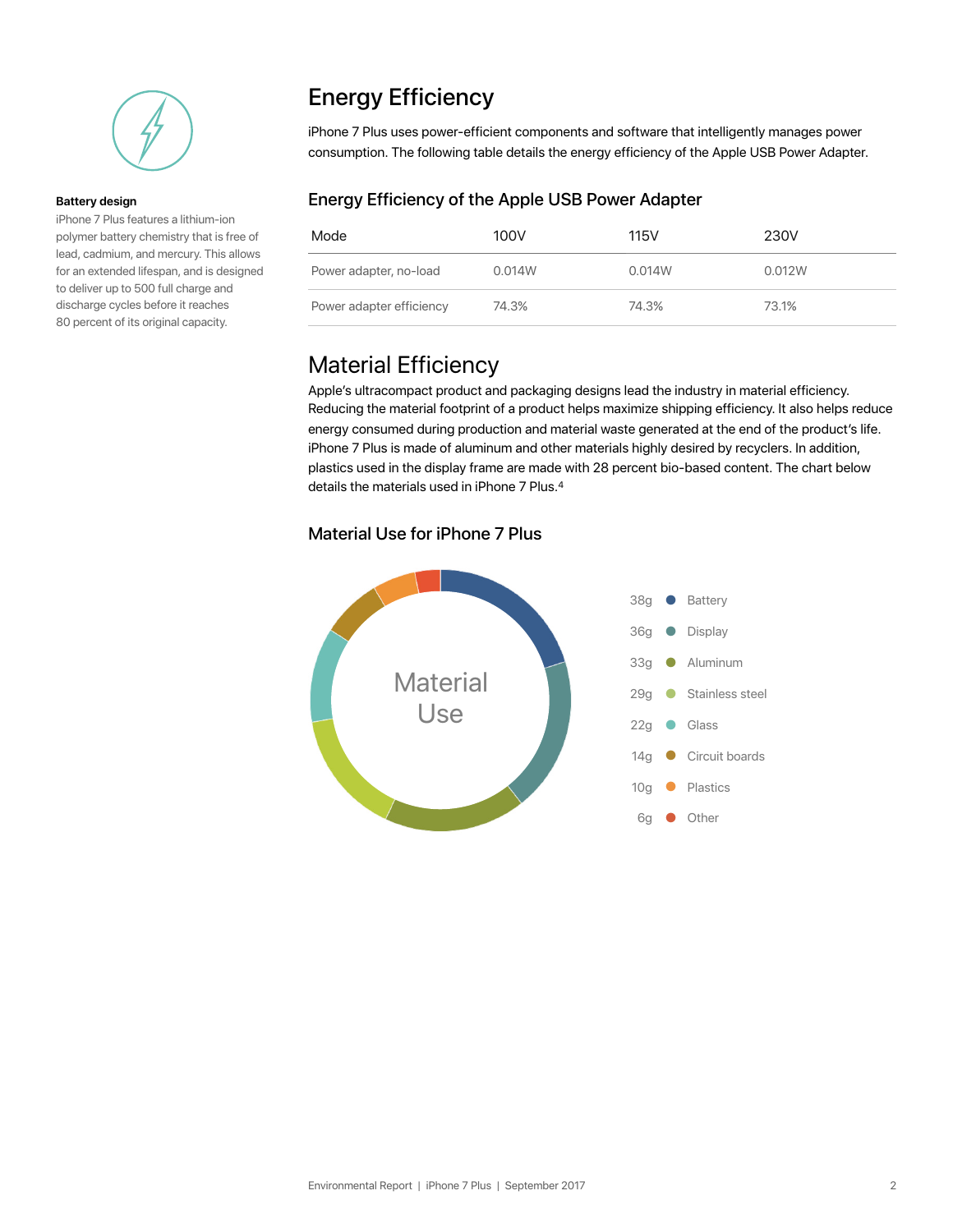

U.S. retail packaging of iPhone 7 Plus contains 86 percent less plastic than the previous-generation iPhone packaging and contains 60 percent recycled content.

# Packaging

The packaging for iPhone 7 Plus is highly recyclable, and 100 percent of the fiber in its retail box is either from recycled content, bamboo, waste sugarcane, or responsibly managed forests. Through the reduction of plastics in the packaging, the greenhouse gas emissions associated with the packaging of iPhone 7 Plus are 54 percent less than those of iPhone 6s Plus. The following table details the materials used in iPhone 7 Plus packaging.1

#### Packaging Breakdown for iPhone 7 Plus

| Material                                       | Retail box |
|------------------------------------------------|------------|
| Fiber (fiberboard, paperboard, non-wood fiber) | 193q       |
| Plastic film                                   | 6a         |

# Restricted Substances

Apple has long taken a leadership role in restricting harmful substances from our products and packaging. As part of this strategy, all Apple products comply with the strict European Directive on the Restriction of the Use of Certain Hazardous Substances in Electrical and Electronic Equipment, also known as the RoHS Directive. Examples of materials restricted by RoHS include lead, mercury, cadmium, hexavalent chromium, and the brominated flame retardants (BFRs) PBB and PBDE. iPhone 7 Plus goes even further than the requirements of the RoHS Directive by incorporating the following more aggressive restrictions:

- Arsenic-free display glass
- Mercury-free LED-backlit display
- BFR-free
- PVC-free
- Beryllium-free



# Recycling

Through ultra-efficient design and the use of highly recyclable materials, Apple has minimized material waste at the product's end of life. In addition, Apple offers and participates in various product takeback and recycling programs in 99 percent of the countries where Apple products are sold, including at all Apple Stores. All products are processed in the country or region in which they are collected. For more information on how to recycle your products at end of life, visit www.apple.com/recycling.